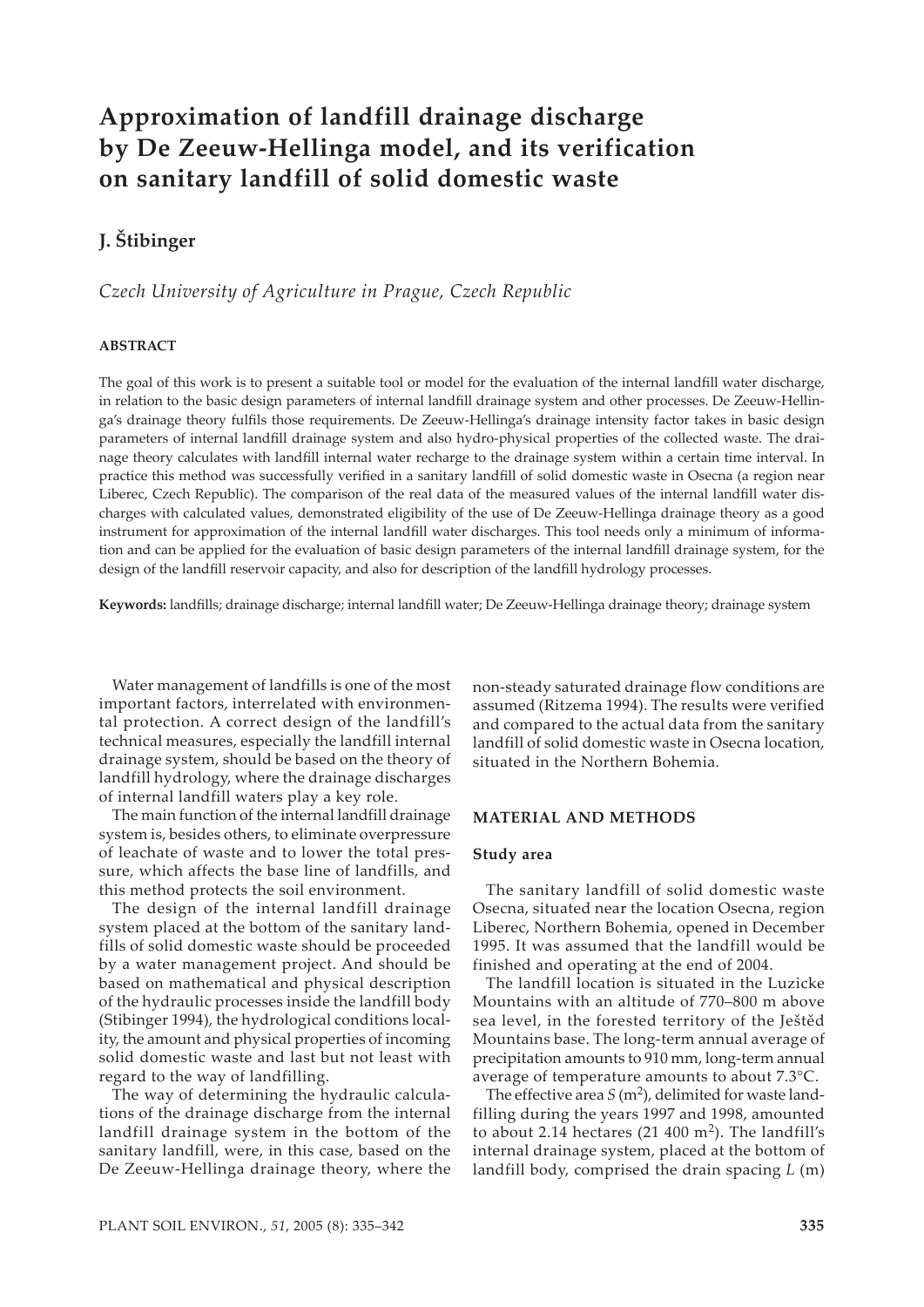

Figure 1. Simplified scheme of the internal landfill drainage system inclusive of the landfill drainage discharge and recharge processes at the Landfill Osecna, Northern Bohemia, Czech Republic, 1998

= 30, average of the thickness of the gravel drain-<br>tionality and depends on the parameters age layer  $D$  (m) = 0.3 and diameter of the lateral drains  $r_0$  (m) = 0.1. Plastic perforated drainage pipes were placed under the drainage layer on the approximately horizontal landfill base liner. Saturated hydraulic conductivity of the gravel-sand material of drainage layer *K* = 3.0 m/day, drainable pore space  $P_d = 0.25$  (-), (Figure 1).

The base liner of the sanitary landfill Osecna is approximately horizontal. The slope of the base with plastic sealing foil is neglected. This fact is corresponds with the premises of the De Zeeuw-Hellinga's drainage theory, which is based on, besides others, on a presence of the approximately horizontal impervious layer. In the case of a strongly sloped landfill base liner system, other models and other methods will have to be applied (D'Antonio and Pirozzi 1991, McEnroe 1992, Upadhyaya and  $\frac{d}{dt}$ Chauhan 2001). t ri<br>g<br>the

## Czech Republic, 1998

To simulate the landfill leachate rate, in this case actually the landfill drainage discharge *q* (m/day), during a period with a non-uniform distribution of landfill recharge *R* (m), the period was divided into time intervals of equal length (day, month, year).

De Zeeuw and Hellinga discovered (Ritzema 1994), that the change in the drainage rate is proportional to the excess drainage rate  $(R - q)$ (m/day) if the recharge *R* (m) in each time-interval is assumed to be constant. De Zeeuw-Hellinga drainage intensity factor *a* (per day) =  $\pi^2 KH / (P_d \times L^2)$  represents the constant of propor-

 $\alpha$  discusses of the gravel drain-<br>including the lateral order processes at the lateral order processes at the lateral order processes at the lateral order processes at the lateral order processes at the lateral order pr drainage system and on the position of the impervious layer (Dieleman and Trafford 1976), where: *a* = De Zeeuw-Hellinga drainage intensity factor (per day);  $L = \text{drain spacing (m)}$ ;  $P_d = \text{drainable}$ pore space of drainage layer (–); *K* = hydraulic saturated conductivity of the gravel-sand material of drainage layer (m/day);  $H$  = average depth of aquifer (m).

In this case, drainage intensity factor also express the hydraulic efficiency of the landfill internal drainage system, which is situated at the bottom of landfill body. Then the basic equation can be formed as:

$$
\frac{dq}{dt} = a(R - q) \tag{1}
$$

After integration between the limits  $t = t$ ,  $q = q_1$ and  $t = t - 1$ ,  $q = q_{t-1}$  can be written:

**De Zeeuw-Hellinga theory** 
$$
q_t = q_{t-1} e^{-adt} + R (1 - e^{-adt})
$$
 (2)

where:  $q =$  landfill drainage discharge (m/day); ∂*q* = change in the landfill drainage discharge (m/day);  $q_{t^\prime}$   $q_{t-1}$  = landfill drainage discharge in time-interval *t*, *t* – 1 (m/day); ∂*t* = *t* – (*t* – 1) time interval (day);  $R$  = recharge of percolation water of landfill, constant in time interval (m).

#### **Water balance equation for landfills**

The recharge of the percolation water of landfill *R* (m) to the internal drainage system at the bottom of the landfill body, can be derived from the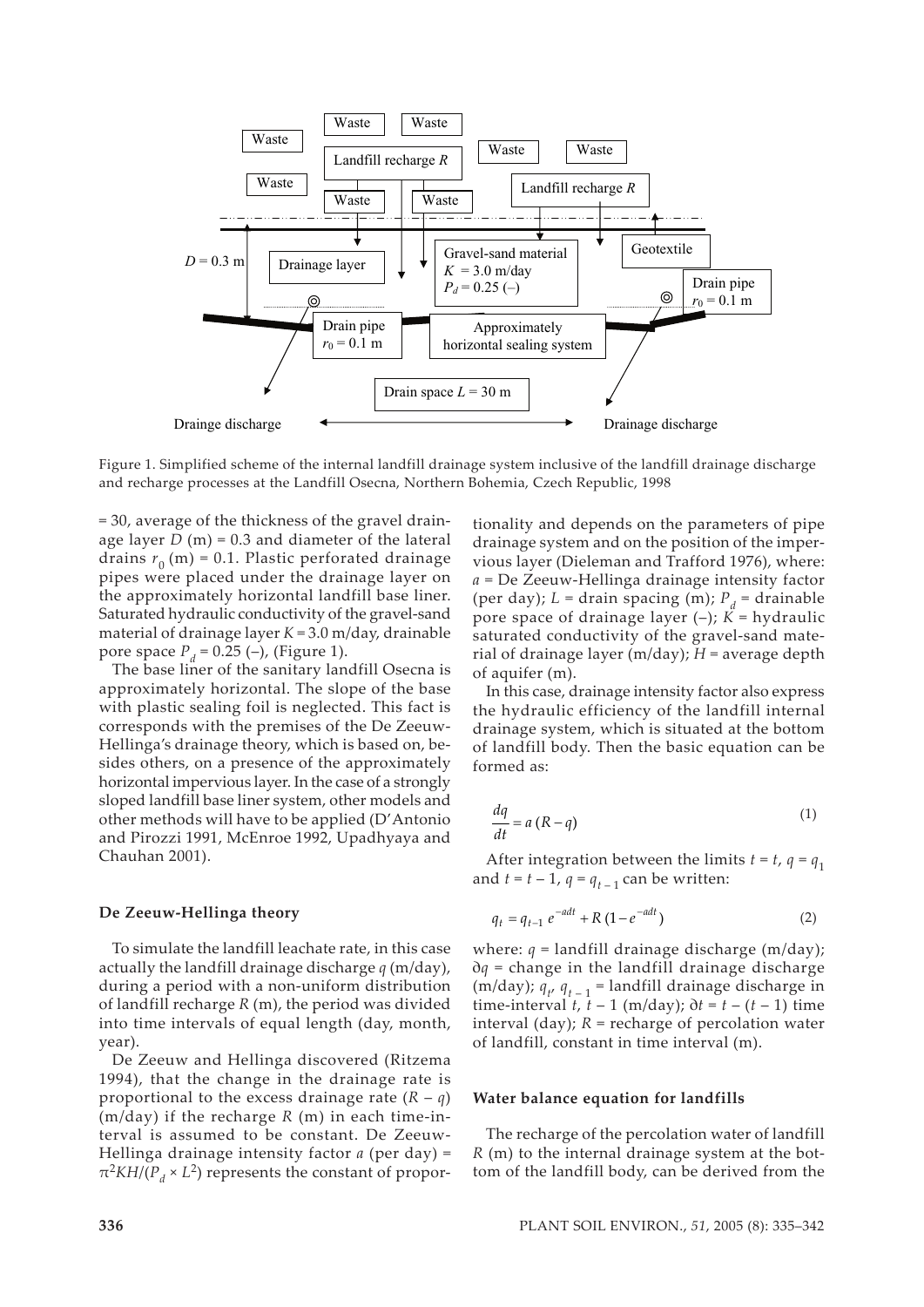$\sum_{i=1}^{n} r_i$  series of the cumulative values of recharges (m),  $\frac{i}{w}$ hich was constructed by help of the simplified water balance equation, formed as:

$$
\sum_{i=1}^{n} r_i = \sum_{i=1}^{n} S_i + \sum_{i=1}^{n} I_i - \sum_{i=1}^{n} E_i - \sum_{i=1}^{n} O_i - V \sum_{i=1}^{n} W_i
$$
 (3)

where:

- *I* = interval in the tested period
- *N* = total number of intervals in the tested period *<sup>n</sup>*
- ∑ *i*=1 *ri =* series of the cumulative values of recharges in tested period (m) *<sup>n</sup>*
- ∑ *i*=1 = series of the total precipitation amounts in tested period (m)
- $\sum_{i=1}$ *I <sup>i</sup> =* series of the total landfill irrigation amounts in the tested period (m)
- ∑ *i*=1 *Ei =* series of the total landfill evaporation amounts in tested period (m)
- ∑ *i*=1 = series of the total quantity of the landfill surface run-off in tested period (m)
- $V_{\sum_{i=1}^{n}W_i}^{\frac{n}{2}}$  = series of the total wastewater retention *i*=1 capacity amounts in tested periods (m)
- *V* = water storage capacity or drainable pore space of the domestic waste (% of volume).

Parameter *W* (m) represents the amount of waste in length units and can be approximated by expression  $W = (N/G)/S$  where *N* is the amount of waste in tons, *G* represents the density of waste in ton per volume and *S* (m2) is area delimited for waste landfilling. Because the series of the cumulative values of recharges  $\sum_{i=1}^{n} r_i$  (m) represents in reality cumulative curve, the values of the recharges of the percolation water of landfill *R* (m) for individual corresponding time interval [∂*t* = *t* – (*t* – 1)] can be derived by equation (4).

$$
R = \frac{\partial(\sum_{i=1}^{n} r_i)}{\partial t} \tag{4}
$$

If the expression

$$
\frac{\partial(\sum_{i=1}^{n} r_i)}{\partial t} \le 0, \text{ then } R = 0.
$$

From the known values of the recharges *R* (m) and by the application of the De Zeeuw-Hellinga drainage theory, the landfill leachate rate  $q_t$  (m per day) was estimated according to equation (2) in the each time interval ∂*t*.

#### **Experimental set up**

All the data, which are necessary for the calculation of the parameters of equation (3), (4) and for an approximation of the De Zeeuw-Hellinga drainage intensity factor  $(day^{-1})$  and finally for the estimation of the landfill drainage discharge  $q_t$  (m/day) according to equation (2), were used from the monthly hydrological records of the location Osecna, region Liberec and from the landfill Osecna's working records (monthly data) and from the monitoring of the landfill Osecna. In accordance with De Zeeuw-Hellinga drainage theory is assumed, that all values in selected time-interval (month) are constant.

## **Results of hydraulic approximations**

For a description of the hydraulic behavior of drainage discharge (landfill leachate) at the bottom of sanitary landfill Osecna by De Zeeuw-Hellinga drainage theory, was chosen in the year 1998, the third year of the landfill running. The actual hydrological and working data from landfill Osecna during the year 1998 are presented in Table 1 and viewed on Figure 2.

The water storage capacity *V* (% of volume) of the domestic waste and the waste density  $G(t/m^3)$ in the conditions of the landfill Osecna, were approximated by the field experimental measure-

Table 1. Measured characteristics from the landfill Osecna (solid domestic waste), location Osecna, Northern Bohemia, Czech Republic, 1998

| Month          | Precipitation<br>(mm) | Domestic<br>waste (t) | Drainage<br>discharge (mm) |
|----------------|-----------------------|-----------------------|----------------------------|
| $\mathbf{1}$   | 54.0                  | 15 014                | 4.5                        |
| $\overline{2}$ | 53.5                  | 11718                 | 13.0                       |
| 3              | 102.0                 | 17 162                | 24.0                       |
| $\overline{4}$ | 19.5                  | 23 815                | 15.0                       |
| 5              | 22.5                  | 23 6 26               | 5.6                        |
| 6              | 73.0                  | 23 758                | 4.0                        |
| 7              | 69.0                  | 104 138               | 9.0                        |
| 8              | 36.5                  | 23 26 6               | 2.3                        |
| 9              | 100.0                 | 21 405                | 32.5                       |
| 10             | 80.3                  | 18 457                | 25.4                       |
| 11             | 66.1                  | 17823                 | 26.6                       |
| 12             | 24.4                  | 12 9 24               | 2.3                        |
| Total          | 700.8                 | 313 100               | 164.2                      |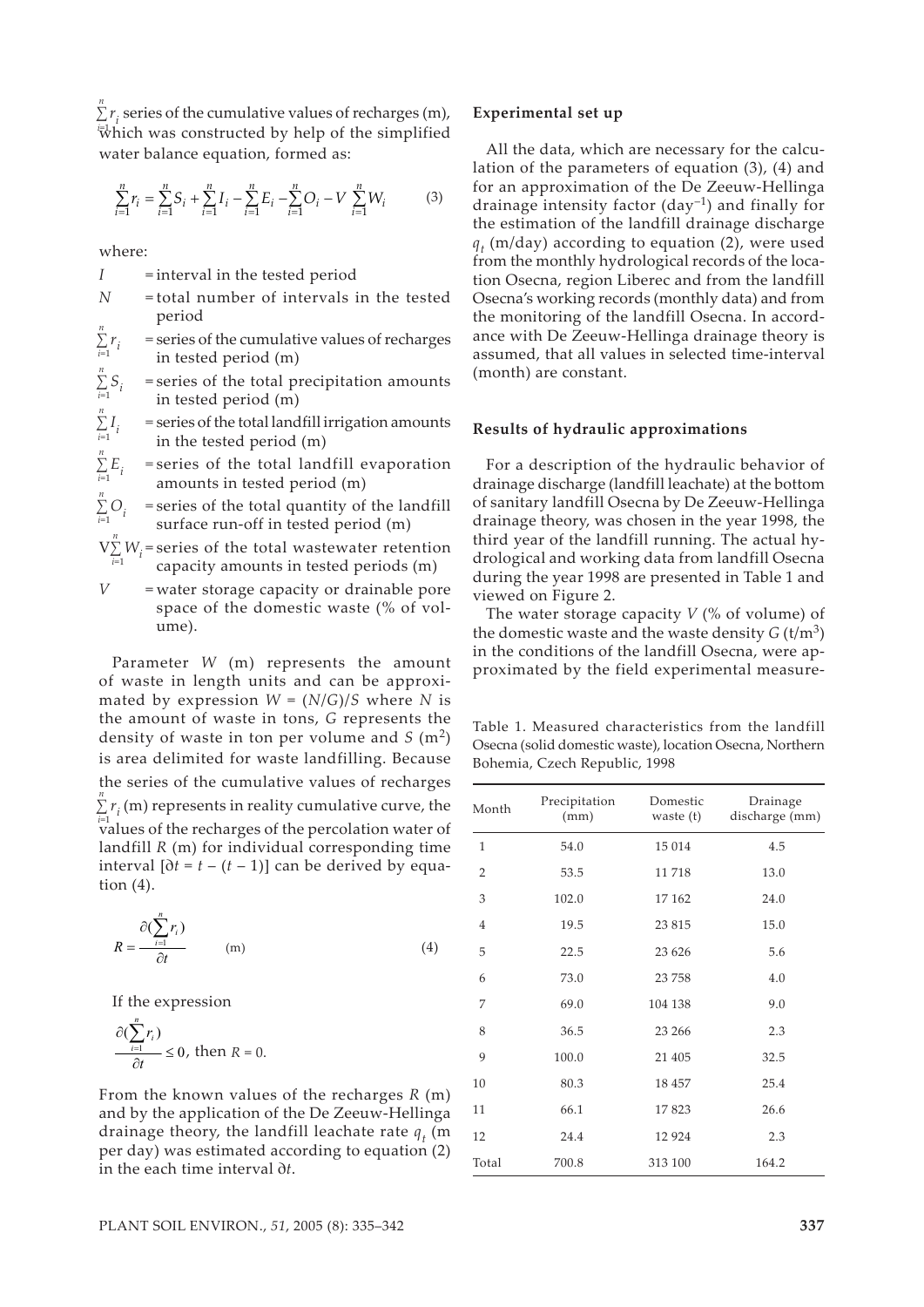

Figure 2. Measured data from the landfill Osecna (solid domestic waste) Northern Bohemia, Czech Republic, 1998

ment, laboratory testing (Kutílek and Nielsen 1994, Genuchten and Nielsen 1985) and from the landfill working records as  $V$  (% of volume) = 25.0 and *G* ( $t/m^3$ ) = 0.85.

The specific hydrological conditions of the territory of the Ještěd Mountains base, the way of landfilling of the domestic waste and the handling of percolation waters from landfill (landfill irrigation) in the landfill Osecna, allowed to reduced

the water balance equation (3) in tested period in the shape:

$$
\sum_{i=1}^{n} r_i = \sum_{i=1}^{n} S_i - V \sum_{i=1}^{n} W_i
$$
\n(5)

By reduced water balance equation (5), were approximated the cumulative values of the landfill *n*  $\sum r_i$  recharges (mm) from landfill Osecna, which  $\bar{h}$  reality form cumulative curve (Table 2). In Table 2 are also presented the cumulative values of precipitation, the total amounts of the incoming domestic waste and cumulative values of the wastewater retention capacity (Figure 3). All this data created the input parameters of the reduced water balance equation (5) for approximation of the cumulative values of the landfill recharges.

The results of the initial hydraulic calculations indicate the value of the average depth of aquifer *H* (m) = 0.14 (lateral drains are placed almost to an impervious sealing system), and indicate a value of the De Zeeuw-Hellinga drainage intensity factor  $a$  (day<sup>-1</sup>) = 0.0184 = 0.552 (month<sup>-1</sup>).

By the known constant values of landfill recharge curve *R* (mm) in the monthly time interval (Figure 3 and Table 3) and from the known value of the De Zeeuw-Hellinga drainage intensity factor *a*  $(day^{-1}) = 0.0184 = 0.552$  (month<sup>-1</sup>), were calculated, according to equation (2), the values of the landfill drainage discharge  $q_t$  (mm/month) for every month

Table 2. Measured and calculated cumulative values from the landfill Osecna (domestic waste) Northern Bohemia, Czech Republic, 1998

| Cumulative values<br>from 12. 1995 to | Precipitation<br>$(mm)^*$ | Domestic waste<br>$(t)^*$ | Wastewater retention<br>$(mm)^{**}$ | Landfill recharge<br>$(mm)^{**}$ |
|---------------------------------------|---------------------------|---------------------------|-------------------------------------|----------------------------------|
| 1997                                  | 1640.0                    | 118 313.6                 | 1626.0                              | 13.9                             |
| 1998 (month) 1                        | 1694.0                    | 119 815.0                 | 1646.7                              | 47.2                             |
| 2                                     | 1747.5                    | 120 986.8                 | 1662.8                              | 84.6                             |
| 3                                     | 1849.5                    | 122 703.1                 | 1686.4                              | 163.0                            |
| $\overline{4}$                        | 1869.0                    | 125 084.6                 | 1719.1                              | 149.8                            |
| 5                                     | 1891.5                    | 127 447.2                 | 1751.6                              | 139.8                            |
| 6                                     | 1964.5                    | 129 823.0                 | 1784.2                              | 180.2                            |
| 7                                     | 2033.5                    | 140 236.8                 | 1927.3                              | 106.1                            |
| 8                                     | 2070.0                    | 142 563.5                 | 1959.3                              | 110.6                            |
| 9                                     | 2170.0                    | 144 704.0                 | 1988.7                              | 181.2                            |
| 10                                    | 2250.3                    | 146 549.8                 | 2014.1                              | 236.1                            |
| 11                                    | 2316.4                    | 148 332.1                 | 2038.6                              | 277.7                            |
| 12                                    | 2340.8                    | 149 624.5                 | 2056.4                              | 284.3                            |

\*measured values, \*\*calculated values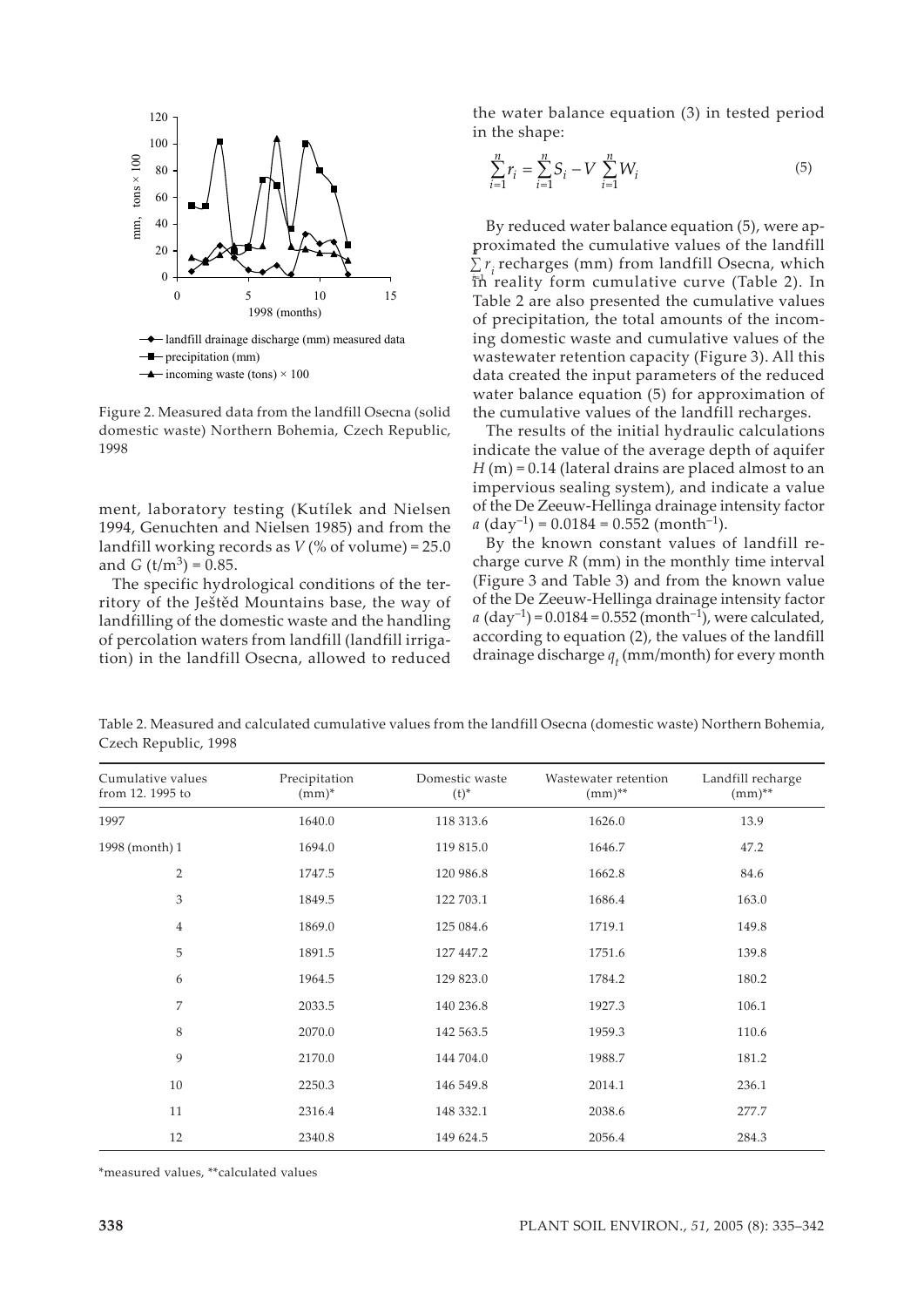

 $-\blacksquare$  total amounts of incoming waste (tons)/10 000

 $\rightarrow$  wastewater retention (mm)/100

landfill recharge curve R (mm)/10

 $\rightarrow$  total amounts of precipitation (mm)/100

Figure 3. Total amounts of precipitation, incoming waste and total values of wastewater retention capacity with course of the landfill recharge *R*, Landfill Osecna, Northern Bohemia, Czech Republic, 1998

(time-interval *t*) of the year 1998. In accordance with De Zeeuw-Hellinga's drainage theory, it is supposed that the landfill leachate rate in the corresponding time interval (month) will be constant.

If, for example,  $q_6 = 26.5$  (mm/month), it means, that the total landfill drainage discharge in the June (at 1 month) will be 26.5 mm. The calculated values of the landfill drainage discharge  $q_t$  are expressed in mm per corresponding month (time-interval *t*). The results of the estimations (together with actual monthly measured values of the landfill drainage discharge) are presented in Table 3 and graphically demonstrated in Figure 4.

The values of the recharges of the landfill percolation water *R* (mm) in the corresponding time intervals with constant length (months) were derived according to equation (4). The results, landfill recharge curve *R* (mm), are graphically symbolized in Figure 3 and presented in Table 2.

#### **RESULTS AND DISCUSSION**

From the comparison of the monthly values of the landfill drainage discharge  $q_t$  calculated according to equation (2) for the landfill Osecna conditions, and the actual measured monthly values of the landfill leachate from the same field (Figure 4 and Table 3). It is obvious, that the shape of the curve of equations (2) and the shape of the curve of the actual measured monthly values is identical. Even the certain differences between the curves are apparent.

It seems that the biggest difference of affect is when precipitation is at its maximum level. This means, that the De Zeeuv-Hellinga drainage model

| Month        | Precipitation<br>(mm) | Landfill recharge R<br>(mm) | Landfill drainage<br>discharge measured values<br>(mm) | Landfill drainage<br>discharge $q_{\mu}$ calculated values<br>(mm) |
|--------------|-----------------------|-----------------------------|--------------------------------------------------------|--------------------------------------------------------------------|
| $\mathbf{1}$ | 54.0                  | 33.4                        | 4.5                                                    | 20.0                                                               |
| 2            | 53.5                  | 37.4                        | 13.0                                                   | 27.4                                                               |
| 3            | 102.0                 | 78.4                        | 24.0                                                   | 49.1                                                               |
| 4            | 19.5                  | 0.0                         | 15.0                                                   | 28.2                                                               |
| 5            | 22.5                  | 0.0                         | 5.6                                                    | 16.2                                                               |
| 6            | 73.0                  | 40.3                        | 4.0                                                    | 26.5                                                               |
| 7            | 69.0                  | 0.0                         | 9.0                                                    | 15.2                                                               |
| $\,8\,$      | 36.5                  | 4.5                         | 2.3                                                    | 10.7                                                               |
| 9            | 100.0                 | 70.6                        | 32.5                                                   | 36.2                                                               |
| 10           | 80.3                  | 55.0                        | 25.4                                                   | 44.2                                                               |
| 11           | 66.1                  | 41.6                        | 26.6                                                   | 42.8                                                               |
| 12           | 24.4                  | 6.6                         | 2.3                                                    | 27.4                                                               |
| Total        | 700.8                 | 367.8                       | 164.2                                                  | 343.9                                                              |

Table 3. Landfill recharge monthly values and landfill drainage discharge – measured and calculated monthly values from the landfill Osecna, (solid domestic waste), Northern Bohemia, Czech Republic, 1998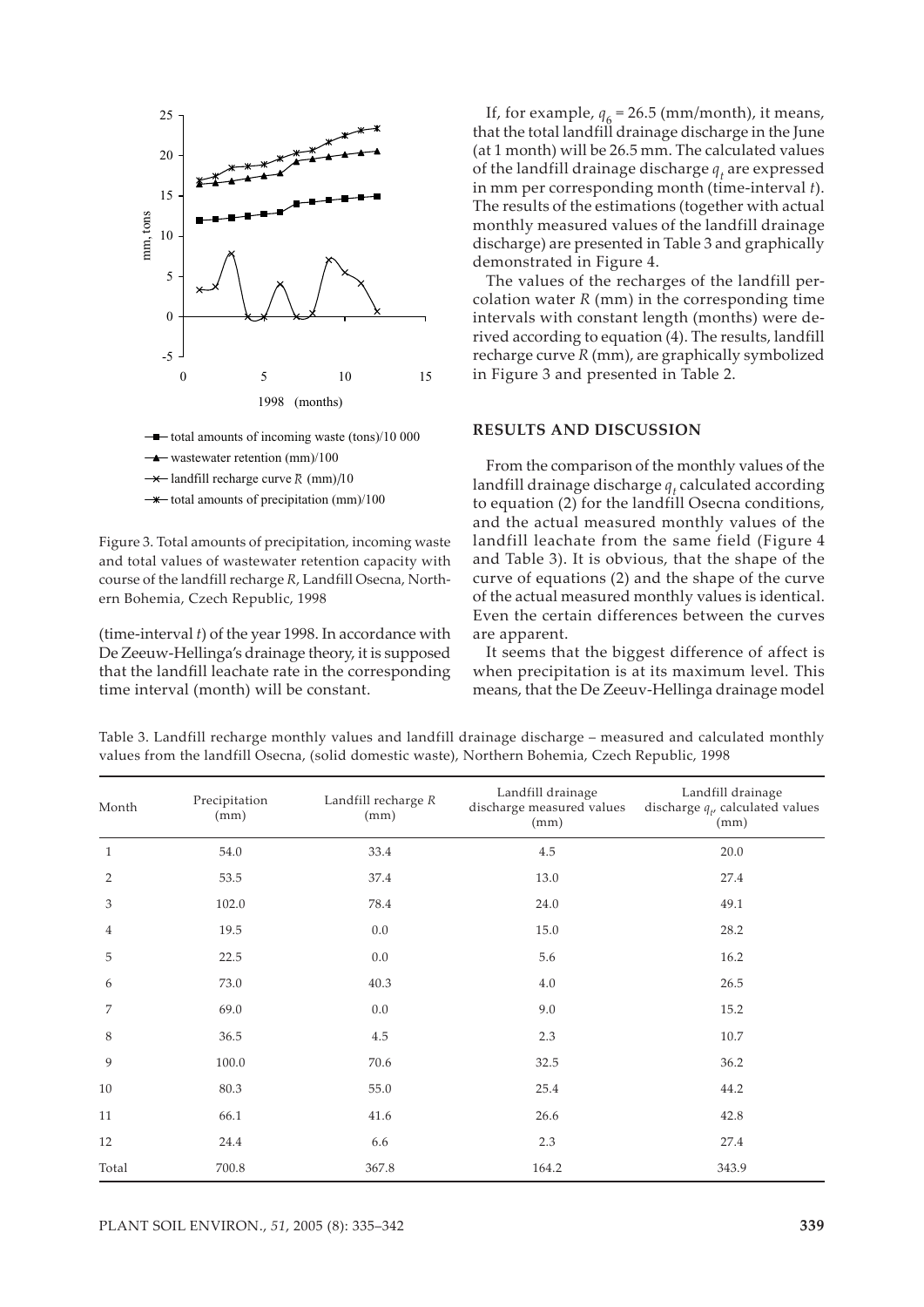

Figure 4. Comparison between the measured and calcu-<br>The problem of the ev lated values of the landfill drainage discharge, Landfill — drainage disc Osecna, Northern Bohemia, Czech Republic, 1989

reacts better for precipitation than for an incoming amount of domestic waste, which creates the wastewater retention capacity of the landfill body and reduces the direct precipitation effects.

The use of the De Zeeuv-Hellinga way of estimation will probably be more effective at the beginning of landfilling, where the impact of precipitation is strong and the landfills are especially in this period, more unstable during the precipitations and heavy rains action. De Zeeuv-Hellinga's drainage theory also supposes, the relatively large distance between drain pipe level and impervious layer. This requirement was not completely carried out in the case of the landfill Osecna.

On the other hand, it has to be noted that the modeling of the time series of the landfill leachate during the landfilling is very difficult and complicated. The mathematic-physical description of the incoming waste compacting and increasing in connection with hydrological processes can be very exacting, especially for long period of landfilling.

And from this conclusion the De Zeeuv-Hellinga drainage model is a suitable tool for landfill drainage discharge approximation in a selected (critical) time period of the landfilling. It also appears that the De Zeeuv-Hellinga drainage model approximation yields the slightly higher values of the landfill drainage discharges then the actual data, so that is why the application of its results can guarantee the more effective probability of the internal landfill drainage system design.

The correct estimation of landfill drainage discharge during the landfilling has a key role in landfill hydrology and landfill drainage policy and is necessary for the impact evaluation of the existing internal landfill drainage systems or for the calculation of parameters of a new one.

Verification of the simple analytical De Zeeuv-Hellinga solution as applied to estimate the landfill leachate rate from the internal drainage landfill system at the bottom of landfill, formed in equation (1) and (2), showed a good conformity between calculations and measured data under the unsteady state saturated landfill drainage flow (leachate) in the bottom of landfill body.

The estimation of the internal landfill water drainage discharge is mostly defined by the term of landfill laechate and it means the internal landfill water flow-of (discharge) by drainage system, situated at the bottom of landfill. It is not concerned with any leakage or percolation of internal landfill waters via the sealing system placed at the bottom of landfill.

The problem of the evaluation of landfill water drainage discharge, or landfill laechate, has been described and solved by many authors, whose works are more or less comparable with author's experiment presented in this article.

From the former works it is necessary in this case to talk about (McEnroe 1989), (D'Antonio and Pirozzi 1991) or (Blakey 1992). The first two works solve the leachate collection in landfills on the slope of the landfill bottom by the hydraulic methods. This is the main difference in comparison with our contribution, because sanitary landfill Osecna disposes by the approximately horizontal impervious layer.

It should be noted that the works of McEnroe (1989, 1992) are especially important and create the basis for calculations of the transmissivity of the internal landfill drainage systems layers.

On the other hand, Blakey (1992) comes out from balance methods of landfill hydrology.

Some of the present products for the evaluation of the landfill leachate (discharge), especially in the form of calculators are very operative, very user friendly and are based just on the solution of the McEnroe's equations (Richardson et al. 2002).

The research results of the TENAX Corporation with Vice President of Engineering Dr. A. Zhao, were in respect to the corresponding US standards.

And last but not least the US EPA's HELP (Hydraulic Evaluation of Landfill Performance) model (Schroeder et al. 1994, Berger 2003) is a tool for analyzing water balance in landfill lining and capping systems. However, a proper simulation of geocomposite lateral drainage layers in the HELP Model is not well established. A misinterpretation of the model's output results could lead to an unsafe design of the drainage systems in landfills.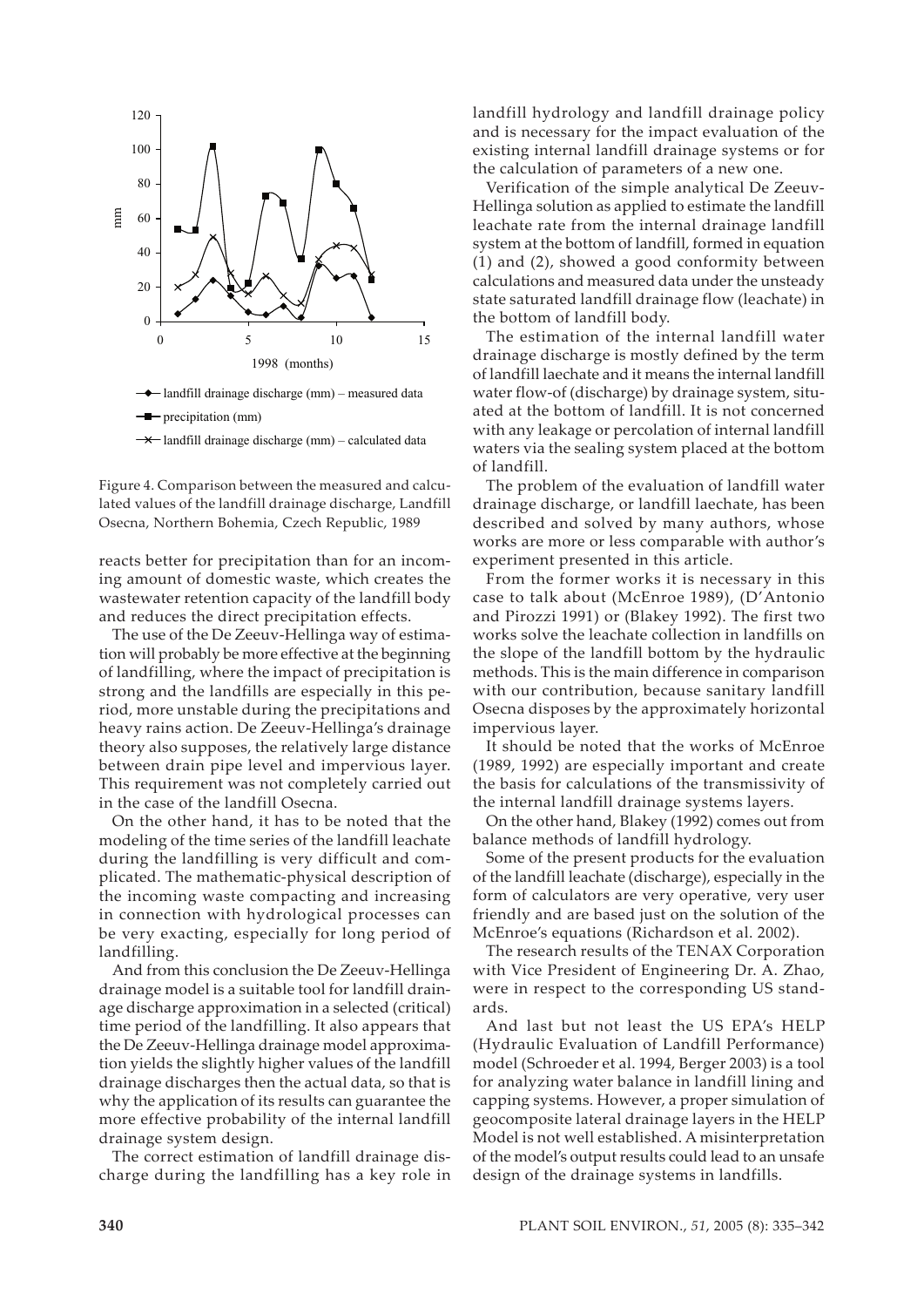The comparison of the instruments mentioned above with the application of De Zeeuw-Hellinga's theory for landfill leachate (drainage discharge) evaluation described in this article is very difficult and complicated.

The tools for this type of HELP model need relatively a larger range of input information to give a complex figure of the landfill hydrology processes in connection with landfill lining and landfill capping.

The calculators, based on the application of the McEnroe's equations, are set up to determine the value of transmissivity of the internal landfill drainage layers and are indispensable for the landfill engineering practice.

The tools are the HELP model, various calculators, and the other similar products that mostly come out from the steady state of saturated landfill drainage flow, in contrast to the De Zeeuw-Hellinga's drainage (landfill leachate) application which works under the transient (unsteady state) saturated landfill drainage flow and requires only the minimum of the input information to approximate the values of the landfill leachte rate.

This first introduced that De Zeeuv-Hellinga's landfill drainage discharge approximation should be used as a simple tool for immediate estimation of the values of landfill drainage discharge for certain selected time intervals before being further corrected and specified.

It should serve as a tool what requires only minimum amount of information (the basic hydrology data, working data of the waste collecting and landfill bottom drainage system basic design parameters).

The verification of the field test results and measurements reflects that the possibilities of application and their benefits, mentioned above, can be fulfilled.

## **Acknowledgments**

I thank Mrs. Jiřina Sůvová for her careful documentation of all data. I would like to acknowledge in particular help of Mrs. Ing. Marta Medliková from GESTA Rynoltice a. s., Landfill Osecna, during the operation on the landfill site Osecna.

## **REFERENCES**

Berger K. (2003): Validation and enhancement of the HELP model to simulate the water balance of surface covers. In: Proceedings Sardinia, 9<sup>th</sup> International Landfill Symposium, CISA Publisher, Cagliari: 294–296.

- Blakey N.C. (1992): Model prediction of landfill leachate production. In: Cossu R., Christensen T.H., Stegmann R. (eds.): Landfilling of waste: Leachate. Elsevier Science Publishers Ltd., Essex IG118JU, England: 17–34.
- D'Antonio G., Pirozzi F. (1991): Hydraulic behaviour of leachate at the bottom of sanitary landfills. In: Proceedings Sardinia 91, 3rd International Landfill Symposium, CISA Publisher, Cagliari, vol. II: 899–997.

Dieleman P.J., Trafford B.D. (1976): Drainage testing. Irrigation and Drainage Paper 28. FAO. Rome, Italy: 58–62.

- Genuchten M.Th. van, Nielsen D.R. (1985): On describing and predicting the hydraulic properties of unsaturated soils. Annales Geophysicae, *3*: 615–628.
- Kutílek M., Nielsen D.R. (1994): Soil hydrology. Geoecology textbook, Catena Verlag, 38162 Cremlingen Destedt, Germany: 98–102.
- McEnroe B.M. (1989): Steady drainage of landfill covers and bottom liners. Journal of Environmental Engineering, *115*: 1114–1122.
- McEnroe B.M. (1992): Hydraulics of leachate collection and cover drainage. In: Leachate J., Christensen T.H., Cossu R., Stegmann R. (eds.): Landfilling of waste. Elsevier Applied Science Publisher, London, New York: 531–541.
- Richardson G.N., Giroud J.P., Zhao A. (2002): Lateral drainage design update – part 2. Geotechnical Fabrics Report, US.
- Ritzema H.P. (1994): Subsurface flows to drains. In: Ritzema H.P. (ed.): Drainage principles and applications, ILRI Publ. 16, Wageningen, The Netherlands: 283–294.
- Schroeder P.R., Dozier T.S., Zappi P.A., McEnroe B.M., Sjostrom J.W., Peton R.L. (1994): The Hydrologic Evaluation of Landfill Performance (HELP) Model: Engineering Documentation for Version 3. EPA/600/R-94/168b, US. Environmental Protection Agency, Risk Reduction Engineering Laboratory, Cincinnati, OH.
- Stibinger J. (1994): Design parameters of landfill internal drainage system. In: Proceedings EIPOS 94, International EIPOS-Conference, TU Dresden, Dresden, Germany: 355–358.
- Upadhyaya A., Chauhan H.S. (2001): Falling water tables in horizontal/sloping aquifer. Journal of Irrigation and Drainage Engineering, *127*, ASCE: 378–384.
- Non-published papers of the GESTA Rynoltice a.s. of the hydrologic and landfill data from sanitary landfill of domestic waste in Osecna location, region Liberec (Northern Bohemia), Czech Republic (In Czech).
- CSN Standard 83 80 33 (2002): Landfilling of waste – Handling of percolation water from landfills, Prague, Czech Republic.
- CSN Standard 83 80 30 (2002): Waste landfilling Basic conditions for design and construction of landfills, Prague, Czech Republic.